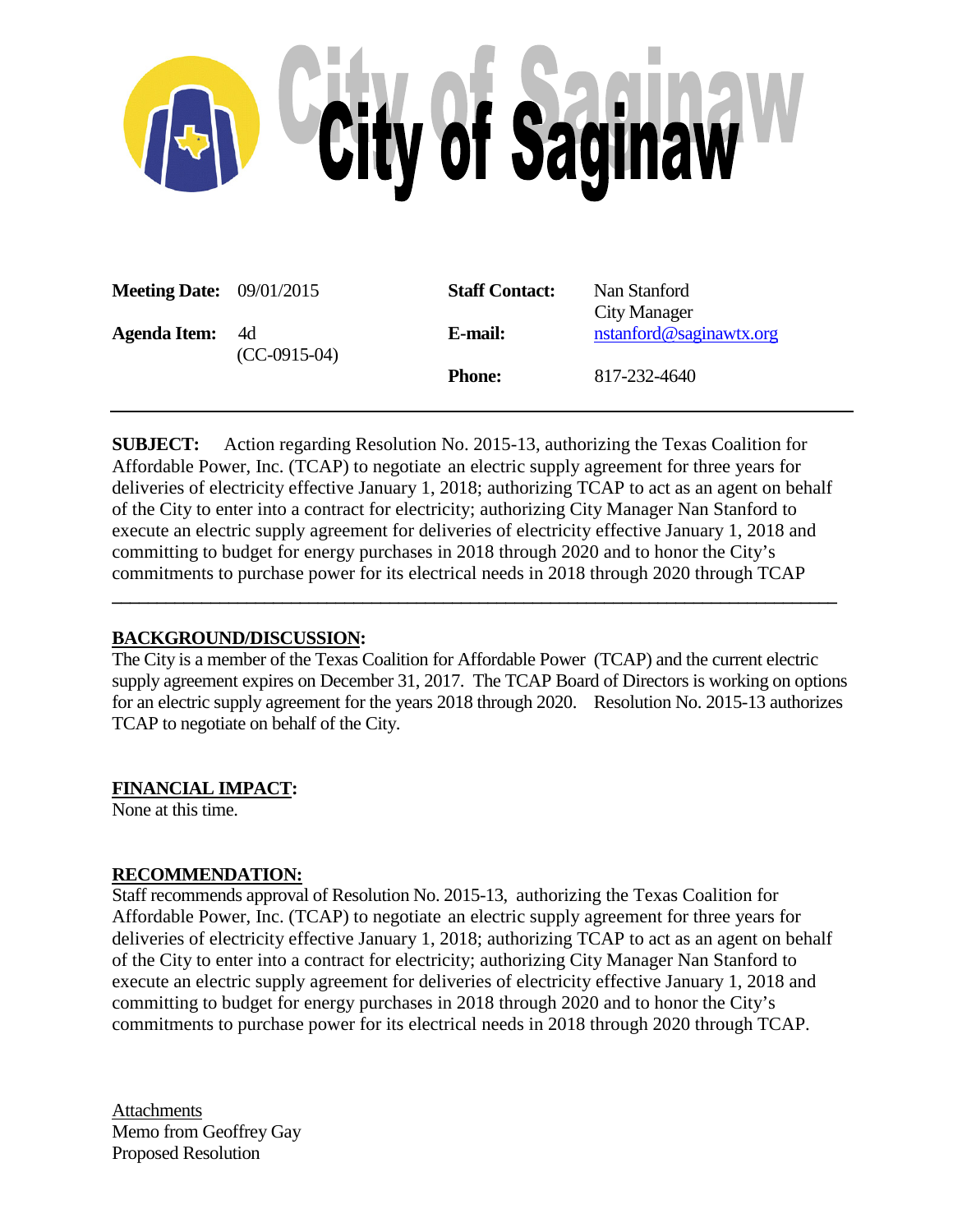

Iglawfirm.com

# **M E M O R A N D U M**

TO: TCAP Members

FROM: Geoffrey M. Gay

DATE: August 7, 2015

RE: TCAP Future Supply Options and Opportunities

The electric supply agreement for TCAP members expires on December 31, 2017. The TCAP Board of Directors wants to make options available to all members in the near future and have the 2018 prices locked down before the Summer of 2016. The current wholesale market is reflecting prices that for the first time match prices that were available when the deregulated retail market opened in 2002. TCAP members will have two different opportunities to contract for electricity to be provided upon expiration of the existing contract. The first opportunity will be this Fall. The second opportunity will be next Spring.

# **Supply Options discussed with TCAP members**

Over the past two months, TCAP's Executive Director, consultants and general counsel have met in the offices of about 35 TCAP members to explain exciting plans regarding future supply options and to obtain feedback on the preferences of individual members. Based on those visits, in the first quarter of next year, TCAP is likely to offer all members a choice of three supply options. Each member will be able to select the option that best suits their needs and culture. In early 2016, all TCAP members will be requested to pick one of three supply options. The size of load for each option will be defined by resolutions passed by each member's governing body. The options will most likely include:

- 1. A full requirements, fixed price option (with all consumption priced the same regardless of type of load or time of day), similar to the current TCAP contract, except at a significantly reduced price. The benchmark price will be around 4 cents per kWh, depending on zone.
- 2. A fixed price for peak usage and a variable price for off-peak usage that relies upon the spot market where prices have been historically low. This option may offer some savings over option 1, but with some monthly volatility in price.
- 3. A fixed price for base load usage and reliance on renewable energy (probably solar) for some portion of peak usage and additional reliance on the spot market. This option may provide savings greater than option 2, but with additional volatility in price.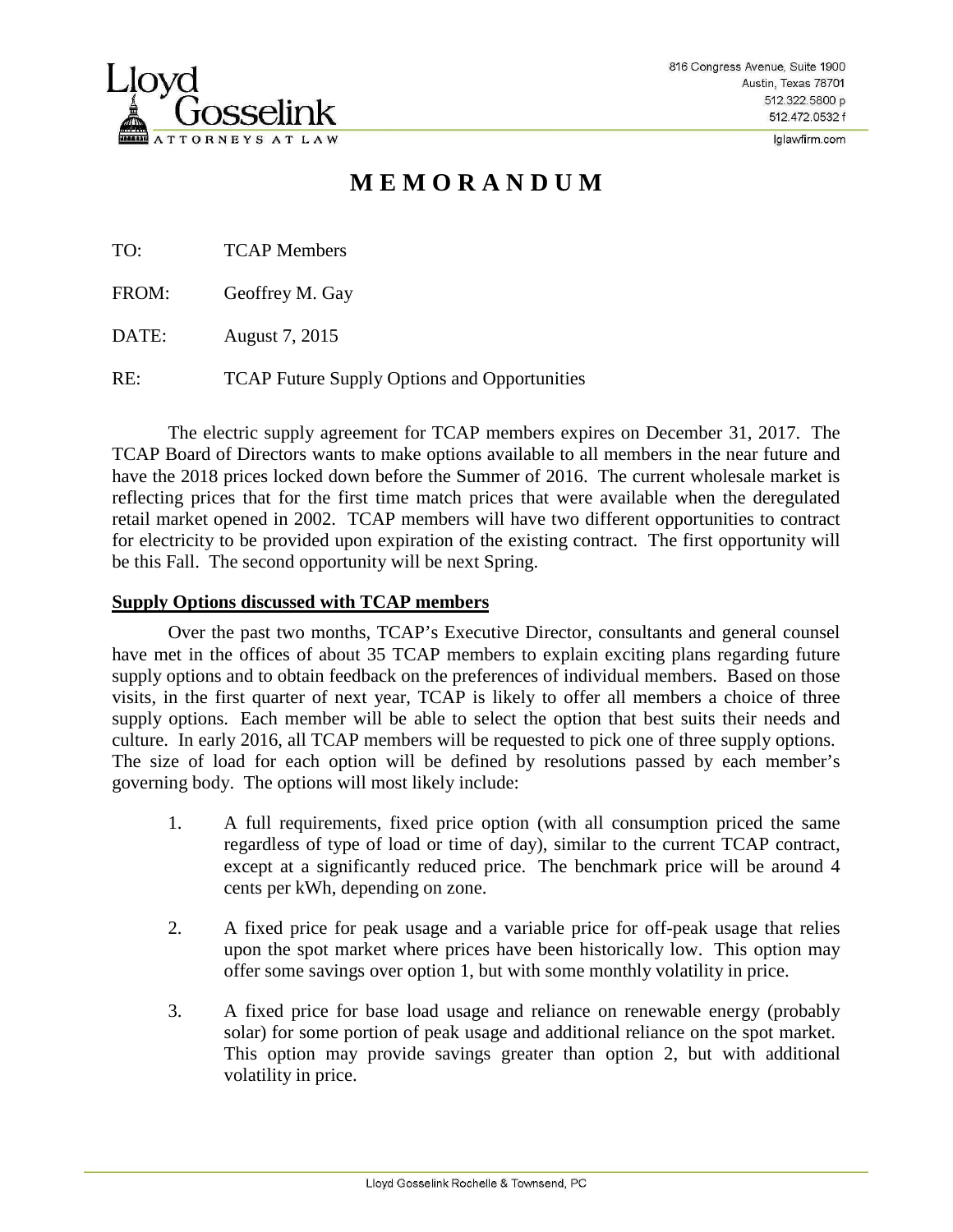August 7, 2015 Page 2

While the options to be presented early next year are an exciting development, the TCAP Board recognized that many TCAP members are being approached by brokers and REP agents claiming that there is an urgent need to lock-in future prices. Wholesale electricity prices are largely dependent upon the supply and price of natural gas which is the marginal fuel for generation of electricity within ERCOT. There is a glut of natural gas and the current pricing environment for electricity is unlikely to change significantly anytime soon. Any broker or agent that visits you must deal through a Retail Electric Provider (REP), who in turn must buy power in the wholesale market from some other entity. Under Texas law REPs cannot own generation resources. TCAP on the other hand is a political subdivision corporation that is authorized to contract in the wholesale market. Remember that TCAP is a non-profit entity that is owned by cities and controlled by city employees for the benefit of cities.

## **The Fall Solicitation**

TCAP consultants believe that current wholesale energy prices will persist at least through the first part of next year, and may even be lower than current levels in the coming months. Prices for 2018 load have declined slightly since we started meeting with city members several months ago. However, the TCAP Board is sensitive to the fact some members, particularly smaller cities that we have not had an opportunity to visit, are anxious about future prices. Therefore, the Board has authorized a load solicitation to take place ahead of the offering planned for early next year. In the near future, you will receive a draft resolution for your governing body to consider which will authorize someone (i.e., the mayor, city manager, executive director or TCAP Board President) to sign a three-year contract covering the period January 1, 2018 thru December 31, 2020 at a fixed price **not to exceed 4.3 cents**. Each member will be given six weeks to act on the resolution, but should do so **only if** the governing body is uncomfortable waiting until early 2016 to contract for 2018 or is so risk adverse that there is no desire to consider alternative supply options other than a full requirements, fixed price contract. TCAP's wholesale supplier will be given several months to lock-in a load (below the threshold price) necessary to serve the members who adopt the early resolution. Options 2 and 3 referenced above will not be available with the Fall offering. Additionally, since a number of members have mentioned that they would like to see a five-year extension rather than a threeyear deal, next Spring's resolution will authorize a two-year extension of the three-year term prior to its expiration. The Fall option will not contain that provision.

3137/10/4927712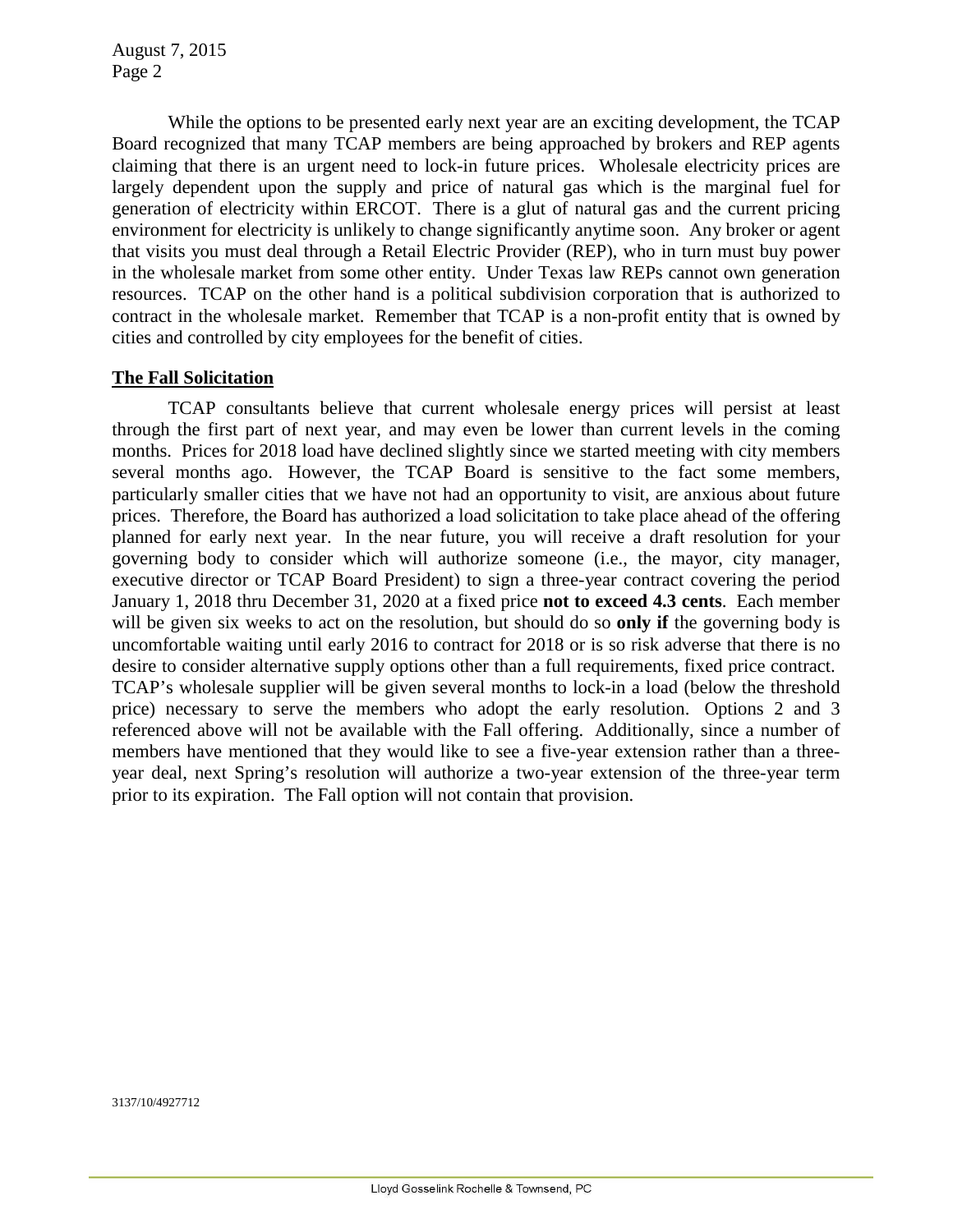#### **RESOLUTION NO. 2015-13**

**A RESOLUTION OF THE CITY COUNCIL OF THE CITY OF SAGINAW, TEXAS, AUTHORIZING THE TEXAS COALITION FOR AFFORDABLE POWER, INC. (TCAP) TO NEGOTIATE AN ELECTRIC SUPPLY AGREEMENT FOR THREE YEARS FOR DELIVERIES OF ELECTRICITY EFFECTIVE JANUARY 1, 2018; AUTHORIZING TCAP TO ACT AS AN AGENT ON BEHALF OF THE CITY TO ENTER INTO A CONTRACT FOR ELECTRICITY; AUTHORIZING CITY MANAGER NAN STANFORD TO EXECUTE AN ELECTRIC SUPPLY AGREEMENT FOR DELIVERIES OF ELECTRICITY EFFECTIVE JANUARY 1, 2018 AND COMMITTING TO BUDGET FOR ENERGY PURCHASES IN 2018 THROUGH 2020 AND TO HONOR THE CITY'S COMMITMENTS TO PURCHASE POWER FOR ITS ELECTRICAL NEEDS IN 2018 THROUGH 2020 THROUGH TCAP**

**WHEREAS,** the City of **SAGINAW**, Texas (City) is a member of Texas Coalition For Affordable Power, Inc. (TCAP), a non-profit, political subdivision corporation dedicated to securing electric power for its more than 160 members in the competitive retail market; and

**WHEREAS,** TCAP has unique rights under Texas law to negotiate directly in the wholesale market and arrange separate contracts for power supply and retail services which provides TCAP leverage to achieve contract provisions that single city negotiations with a Retail Electric Provider (REP) would be unlikely to produce; and

**WHEREAS,** TCAP's geographic diversity across all four ERCOT zones produces an aggregated peak load that is lower than the single peak load profile of the vast majority of individual TCAP members, allowing price benefits in the wholesale market that are not likely to be available to any given TCAP member alone; and

**WHEREAS,** TCAP and its predecessor organizations, Cities Aggregation Power Project, Inc. (CAPP) and South Texas Aggregation Project, Inc. (STAP), negotiated favorable contract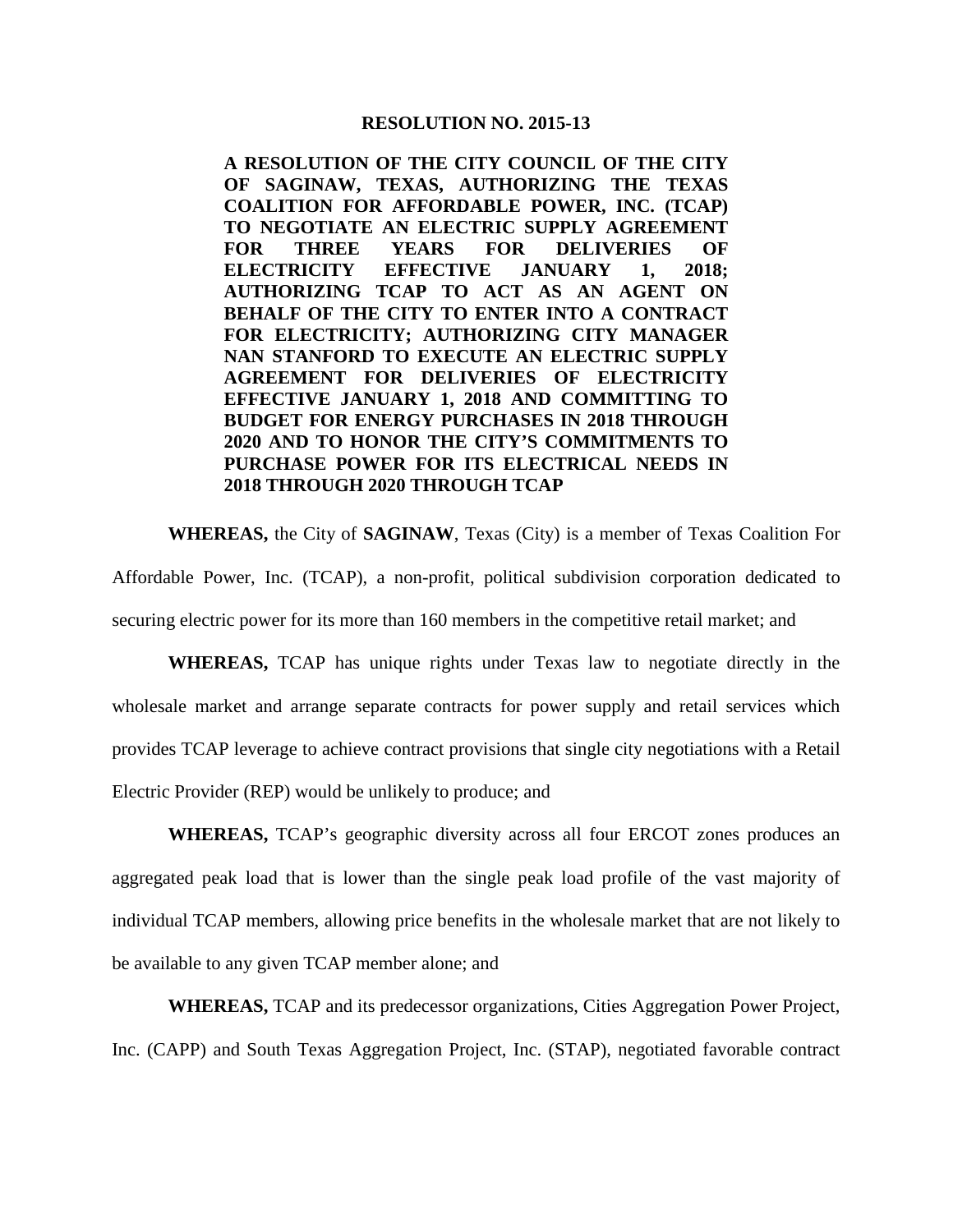terms that resulted in rebates from the wholesale supplier and reasonable commodity prices for delivered electricity since 2002 resulting in stable budgets for electricity for members; and

**WHEREAS,** commodity prices for electricity experienced significant volatility between 2002 and 2009, with prices ranging from 4 cents to over 13 cents per kWh, causing CAPP and STAP members to welcome a five year contractual commitment that came close to cutting the 2008 prices in half, with that contract being extended until December 31, 2017, with a negotiated price reduction of about 1 cent per kWh; and

**WHEREAS,** TCAP has become a forceful voice for consumer protections and market reform to benefit the public and well as cities and other political subdivisions; and

**WHEREAS,** TCAP s owned by its members and shares everything according to relative load size of members and is controlled by a 15 member Board of Directors, all of whom must be city employees of members who represent diversity in size and geography; and

**WHEREAS,** wholesale power prices within the deregulated Texas market are largely determined by the NYMEX gas futures prices for natural gas which are currently low and relatively stable, but which change daily; and

**WHEREAS,** daily price changes require retail customers to execute a contract immediately upon receipt of a favorable offer; and

**WHEREAS**, pursuant to Texas Local Government Code Section 252.022(a)(15) expenditures for electricity are exempt from competitive bidding requirements; and

**WHEREAS,** on any given day, TCAP is able to capture the most favorable wholesale price for any period of time, equal to or better than any given REP or broker; and

2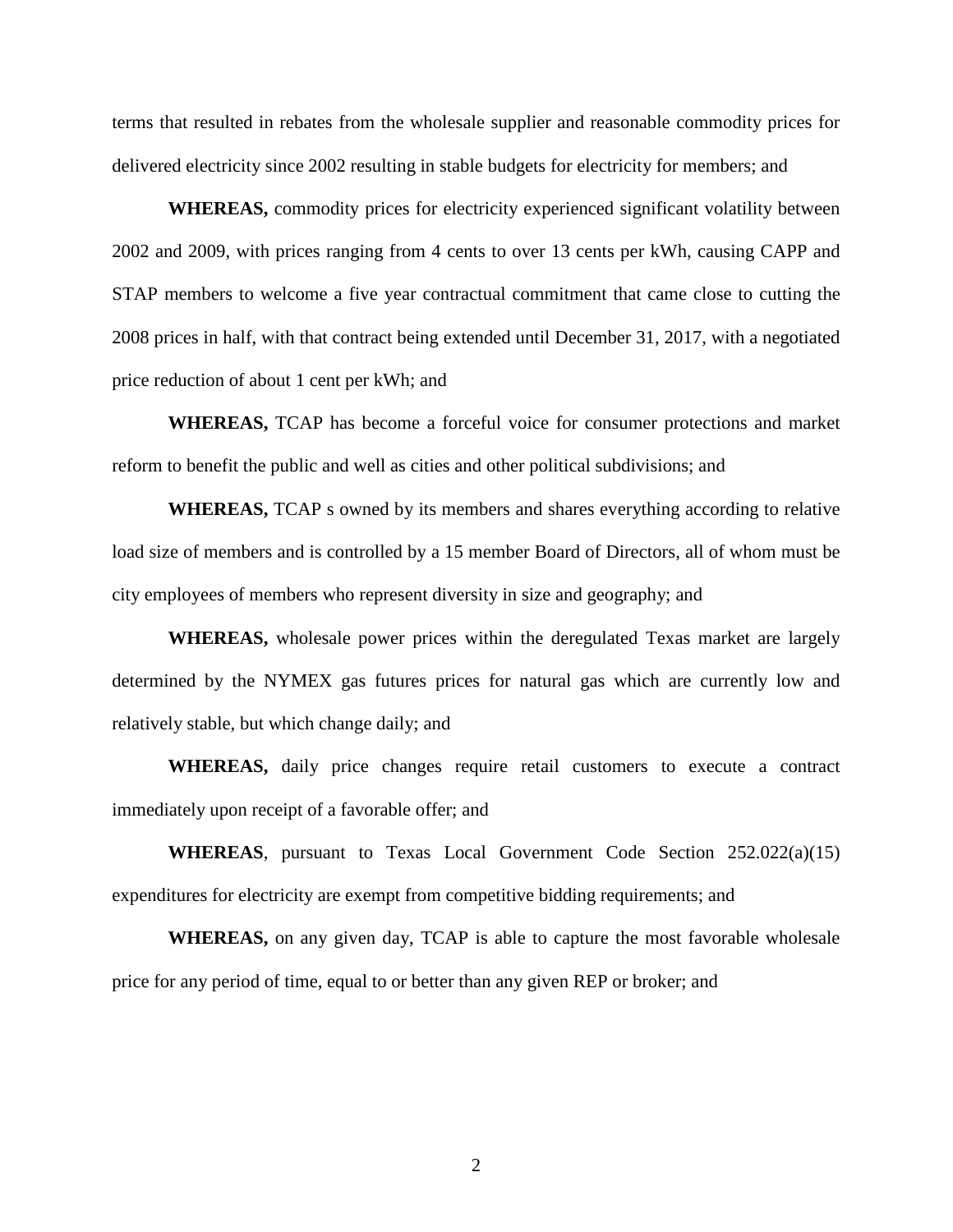**WHEREAS**, TCAP intends to continue to contract with its current wholesale supplier, NextEra, because the relationship with NextEra is such that NextEra is willing, after its knows the size of a given load, to execute a contract at or below prescribed price and terms; and

**WHEREAS,** the City desires, before the end of 2015,to execute a contract for electricity for the period beyond the expiration of its current contract on December 31, 2017, that locks-in favorable wholesale prices, not to exceed 4.3 cents per kWh; and

**WHEREAS,** TCAP will allow members six weeks from receipt of this ordinance to consider whether to participate in the first of several opportunities to contract for post-2017 electrical supply, and thereafter allow NextEra till the end of the year to contact for power for three years at a price not to exceed 4.3 cents per kWh, so long as the aggregated load of this opportunity reaches at least 50 megawatts; and

**WHEREAS**, wholesale suppliers demand assurance that TCAP will pay for all contracted load; and

**WHEREAS**, the City needs to assure TCAP that it will budget for energy purchases for the post-2017 period and honor its commitment to purchase power for its electrical needs for 2018 through 2020 through TCAP,

#### **THEREFORE, BE IT RESOLVED BY THE CITY COUNCIL OF THE CITY OF**

## **SAGINAW, TEXAS:**

#### **Section 1:**

That the TCAP Board of Directors and its consultants and advisors are agents authorized to negotiate for the City's electricity needs as a member of TCAP for the period 2018 through 2020 at a price not to exceed 4.3 cents per kWh;

#### **Section 2:**

Assuming this ordinance is passed before October 1 and the combined load of TCAP members passing this ordinance exceeds 50 megawatts and NextEra is able to provide TCAP an opportunity prior to December 31 to contract for power to be delivered to members at a price not to exceed 4.3 cents per kWh for the period January 1, 2018 through December 31, 2020, City Manager Nan Stanford is hereby authorized to sign an